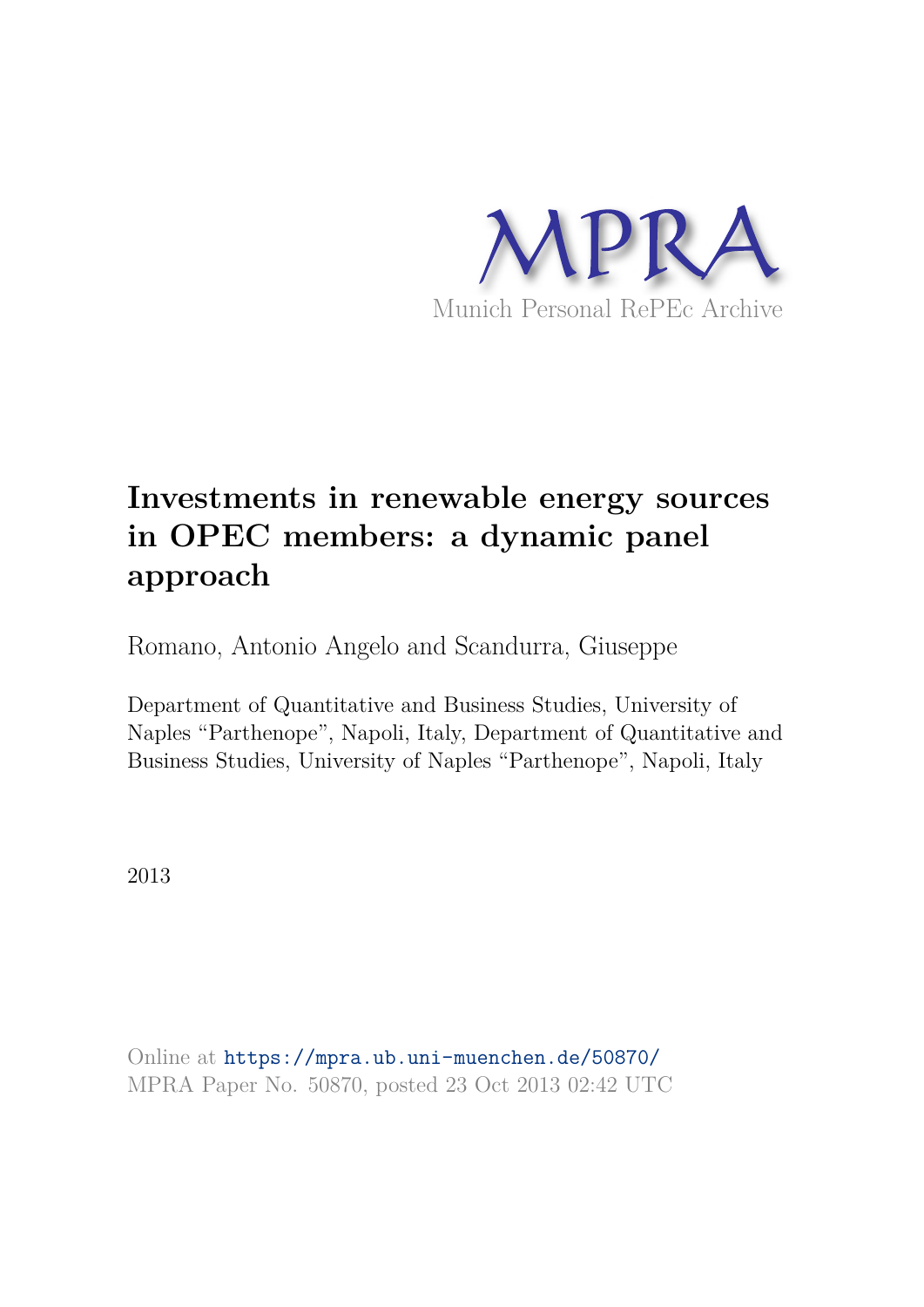# **Investments in renewable energy sources in OPEC members: a dynamic panel approach.**

Antonio A. Romano\* Giuseppe Scandurra\*\*

\*: Professor, Department of Quantitative and Business Studies, University of Naples "Parthenope", Napoli, Italy. e-mail: antonio.romano@uniparthenope.it.

\*\*: Assistant Professor, Department of Quantitative and Business Studies University of Naples "Parthenope", via Generale Parisi,  $13 - \text{Napoli} - I - 80132$ , Italy. e-mail: giuseppe.scandurra@uniparthenope.it; Phone: 0039 081547 4222; Fax 0039 081547 4204.

## **ABSTRACT**

In this paper we analyze the key factors promoting the investments in renewable energy sources a in a panel dataset of Petroleum Exporting Countries (OPEC). To address these issues, a dynamic panel analysis of the renewable investments in the sample of OPEC with distinct economic and social structures, in the years between 1980 and 2009, is proposed. Results confirm that key factors promoting investments in renewable energy sources are similar to others study which include more developed countries. However, absence of grant and/or incentives to promote the installations of new renewable power plants is a limit for the future and sustainable development of these countries.

#### **1. INTRODUCTION**

Renewable energy sources (RES) are becoming increasingly important in the energy mix of countries, because of their ability to limit the environmental impact of energy production and counter the gradual appreciation of the raw materials used in the process of traditional generation based on gas and / or oil power plants.

The centrality represented by investments in renewable sources is confirmed by the attention by the international scientific community in recent years. Sadorsky (2009) studied the relationship between renewable energy sources (wind, solar and geothermal power, wood and wastes) and economic growth in a panel framework of 18 emerging economies for the period 1994-2003 and found that increases in real GDP had a positive and statistically significant effect on renewable energy consumption per capita. Wolde-Rufael (2012) analyze the causal nexus between nuclear consumption and GDP. Yuksel (2010), Baris and Kucukali (2012) analyze RES deployment in Turkey and find that, thanks to the potential for renewable use, Turkey is working towards a clean and sustainable energy development. Menz and Vachon (2006) and Carley (2009) study the renewable investments in the USA, the former with a regression into countries and the latter using a panel regression. Marques et al. (2010) analyze the drivers promoting renewable energy in European countries and finds that lobbies of traditional energy source and  $CO<sub>2</sub>$  emission restrain renewable deployment. Evidently, the need for economic growth suggests an investment that supports, but does not replace, the before installed capacity. Romano and Scandurra (forthcoming-a) investigate the drivers of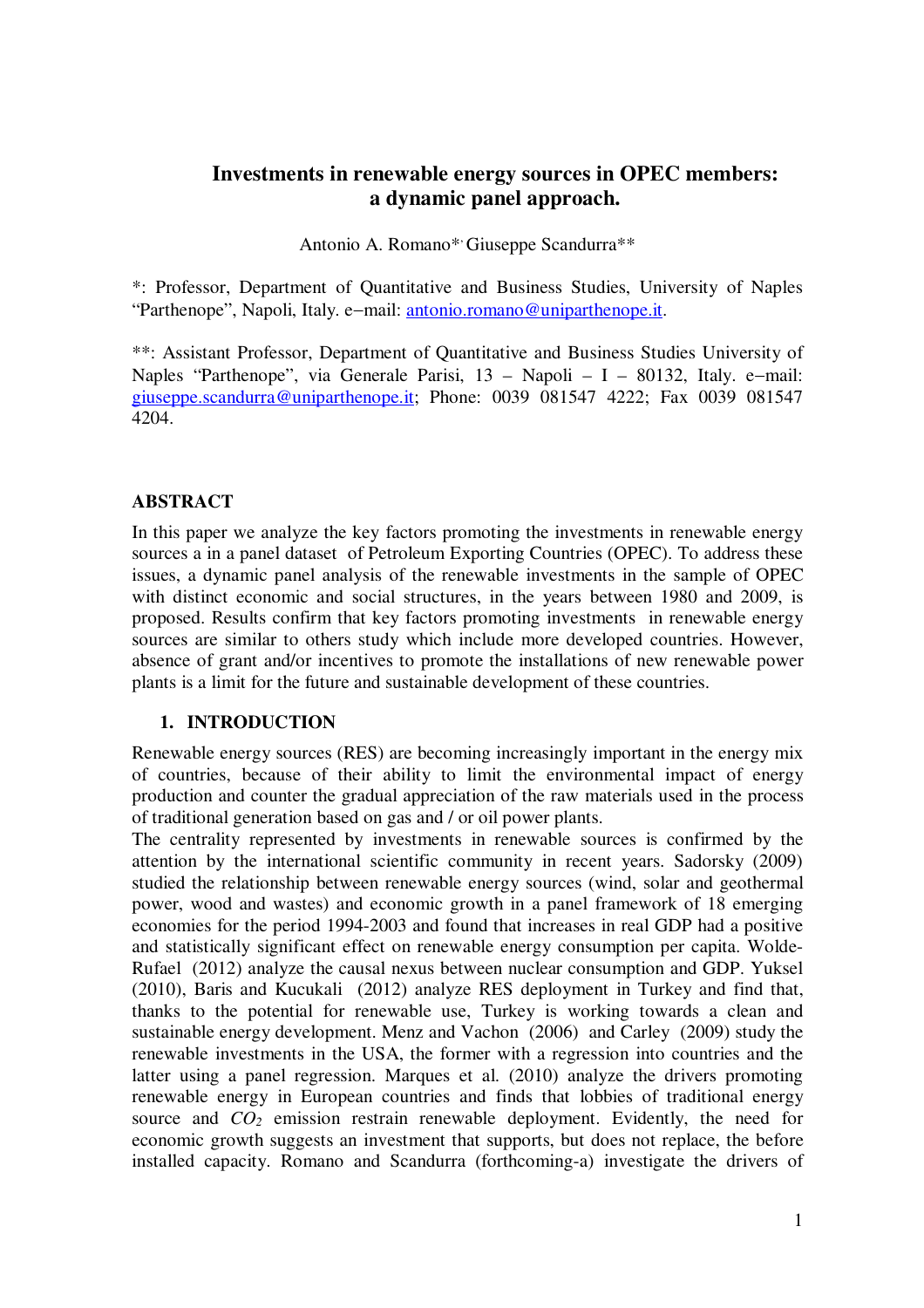investments in Renewable sources in panel of OECD countries and including some development countries and the divergences in countries that produce electricity using or not using nuclear power plants while the same authors (forthcoming-b), in a forthcoming paper, explore the drivers promoting the investments in renewable energy sources and the divergences on the basis of development stage of the countries employing a large sample of 60 countries splitted into 3 different sub-samples, following the classification proposed by World Bank (low income and lower middle income; upper middle income; high income). Gan and Smith (2011) identify key factors that may have driven the differences in the shares of renewable energy in total primary energy supply among OECD countries for renewable energy in general and bioenergy in particular. Masini and Menichetti (2012) propose and test a conceptual model in order to analyze factors affecting the investor decisions and the relationship between the investments in RES and the portfolio performances.

The need to meet the demand for energy and environmental sensitivity leads policy makers to plan further investments in generation plants based on renewable sources. However, despite the exponential growth in the production of energy from renewable sources in recent years, yet most of the energy demand is met through the use of fossil fuels (IEA, 2012).

Currently there is great interest in development of RES due to the prospect of the all available of reserves of fossil fuel getting depleted and the environment pollution caused by burning of fossil fuel. However there are some disadvantages of using renewable energy. These are described below.

- Availability of fuel obtained from plants that can be used as economical energy practically is limited. Though lot of research and development activities is going on around to world to develop plants that could provide suitable fuels economically and in sufficient quantities.
- The total potential of renewable energy sources as wind power and tidal power is limited and/or intermittent.
- The current capital cost for equipment to convert renewable energy such as solar, wind and tide is very high.
- Plant for generating power from wind, and tides can be located only in places where suitable conditions of tide or wind exist.
- The plant for generating energy from sun light, wind and solar energy have to be spread around large areas.
- Solar power is dependent on availability of sunlight. Thus the availability of power fluctuates from zero to maximum every day.
- There have been some allegations that large scale use of wind power can interfere pattern of wind flow and disturb the set weather pattern. Use of hydro power is already known change the pattern of silting in rivers.

With this in mind, we try to analyze the driving of investment in renewable energy sources in Petroleum Exporting Countries (OPEC). OPEC is a permanent, intergovernmental Organization, created on 1960 by Iran, Iraq, Kuwait, Saudi Arabia and Venezuela. The organization now has 12 members having since been joined by Algeria, Angola, Ecuador, Libya, Nigeria, Qatar and the United Arab Emirates. The objective is to co-ordinate and unify petroleum policies among Member Countries in order to secure fair and stable prices for petroleum producers; an efficient, economic and regular supply of petroleum consuming nations; and a fair return on capital to those investing industry.

In this paper we analyze the determinants of investments in renewable sources (hydroelectric and other renewable sources) and the divergences in the composition of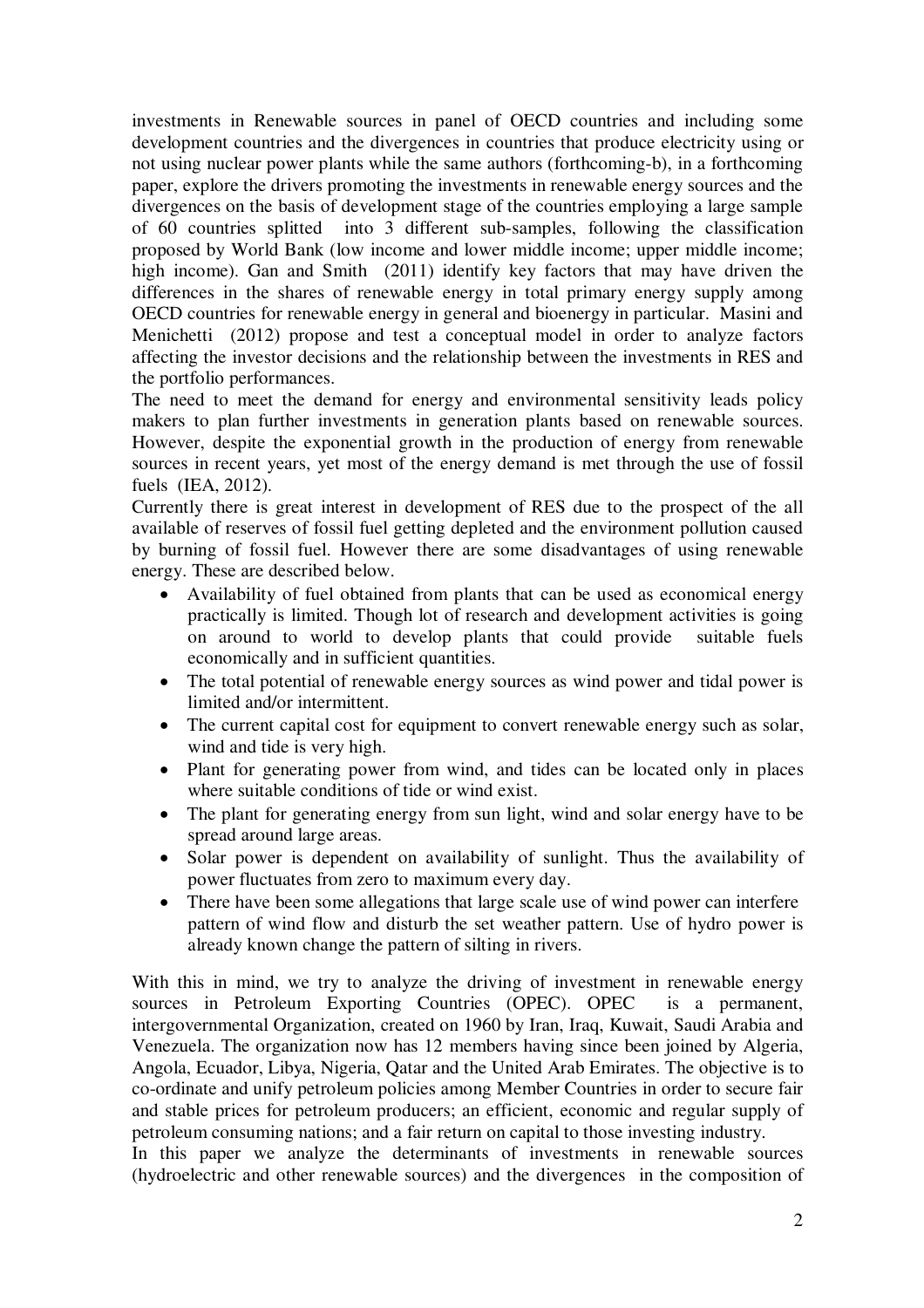the energy mix of countries. In practice, we test the impact of a set key factors in renewables, highlighting the progressive adaptation to the changing energy needs. This paper addresses these issues by means of a dynamic panel analysis of the renewable investment in a sample of dry climate countries with distinct economic and social structures as well as different levels of economic development. The data are the annual time series from 1980 to 2009.

In the model proposed we include the main policy, environmental, socio – economic and generation factors. We use a dynamic specification of the equation that takes into account past investments in renewable energy sources. A widely used methodology for dynamic panel modeling applies General Method of Moments (GMM) estimators proposed by Arellano and Bond (1991). In particular, we try to understand if RES significantly contribute to climate change and if OPEC characterized by a large availability of fossil fuel invest in RES.

The organization of the paper is as follows: Section 2 describes data; Section 3 we briefly explain the method proposed. Section 4 reports the model, the empirical results and discusses the policy implications. Section 5 concludes the paper.

# **2. DATA**

The data used in this paper are from U.S. Energy Information Administration (EIA) and International Energy Agency (IEA) databases.

Following the predominant literature (e.g. Carley, 2009; Marques and Fuinhas, 2011), the explanatory variables try to capture main socioeconomic, political and environmental factors from which investment decisions originate.

For the environmental factors we consider the per capita Carbon Dioxide Emissions  $(CO<sub>2</sub>)$  from the Consumption of Energy.  $CO<sub>2</sub>$  emission is one of the main factors of the greenhouse gas (GHG) effects and it could be considered as a proxy of environmental degradation and not the only responsible. The expected results are estimates with a significant positive effect. The presence of a negative effect emphasizes the persistence of an economy tied to fossil fuels, which are still unable to replace the traditional energy sources. The last class of factors (Socioeconomic) includes per capita GDP, per capita Consumption of Energy and a proxy for the energy security of supply. The GDP is directly related to energy consumption (Sadorsky, 2009). The per capita Consumption of Electricity is considered a proxy for economic development of the country (e.g. Toklu, 2011) but it also represents the evolution of energy demand. The need to meet the energy demand can lead to the creation of new power plants based on RES, increasing investment. However, if the increasing demand is met through traditional power plants based on fossil fuel, then the effect on investment will be negative. A similar argument applies to energy security, approximated by the degree of dependence on foreign supplies of electricity. The need to increase their share of production (reducing the energy bill) and to reduce dependence could increase investment in RES. Considering the main production of the countries, we include also the annual oil extraction. The expected results is an estimate with a significant positive effect. The increasing in oil extraction can suggest to countries to increase the investment in RES.

Various forms of incentives are currently adopted and many of those directly affected by the wealth of countries, of which we have detailed information<sup>2</sup>. However, there is a lack of information about the availability of grant to promote the renewable in the OPEC countries. In particular, seems that these countries, at the best of our knowledge, do not

<sup>&</sup>lt;sup>2</sup> For example, the European Commission with the Directive 2001/77/EC aim to promote the electricity produced from renewable energy sources.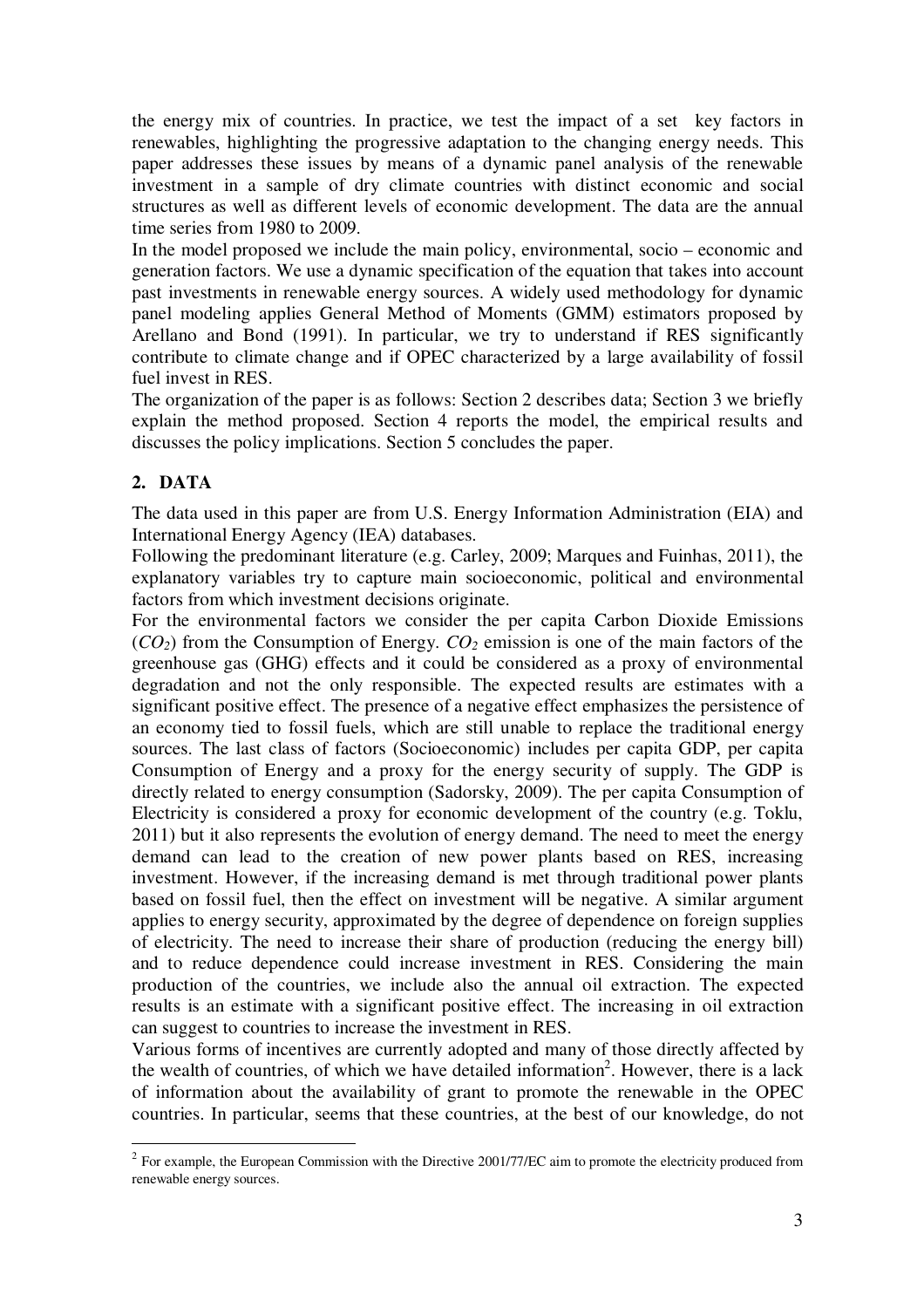provide any incentives for renewable investments. For this reason we do not include a policy variable.

The analysis of data on generation sources (see Table 1) in the dataset considered (OPEC) highlight different patterns in the countries:

- some countries do not have generation based on RES (Kuwait; Lybia; Qatar, Saudi Arabia).
- Angola, Ecuador; and Venezuela, generate most of their electricity from RES.
- Iran and Nigeria generate an appreciable share of electricity from RES.

The United Arab Emirates have a small share of generation from RES, since 2009, when the first solar power plants were put into operation.

In the entire sample we observe, however, that the generation from RES is obtained almost entirely from hydroelectric plants.

Given the great availability of fossil fuels for the production of electrical energy, these countries have little considered the possibility of generation sources based on renewable

| Countries                       | Share of total<br>Renewable<br>power generation<br>$(\%)$ | Share of renewable $-$ not<br>based on hydroelectric<br>power plants $(\%)$ | Share of thermal<br>power generation $(\%)$ |  |  |
|---------------------------------|-----------------------------------------------------------|-----------------------------------------------------------------------------|---------------------------------------------|--|--|
| Algeria                         | 1.88                                                      | $\theta$                                                                    | 98.22                                       |  |  |
| Angola                          | 65.60                                                     |                                                                             | 34.40                                       |  |  |
| Ecuador                         | 64.70                                                     | 0.54                                                                        | 35.30                                       |  |  |
| Iran                            | 11.86                                                     | 0.01                                                                        | 88.14                                       |  |  |
| Iraq                            | 5.00                                                      |                                                                             | 95.00                                       |  |  |
| Kuwait                          |                                                           |                                                                             |                                             |  |  |
| Libya                           |                                                           |                                                                             |                                             |  |  |
| Nigeria                         | 34.56                                                     |                                                                             | 65.44                                       |  |  |
| Qatar                           |                                                           |                                                                             |                                             |  |  |
| Saudi                           | $\overline{0}$                                            | 0                                                                           |                                             |  |  |
| Arabia                          |                                                           |                                                                             |                                             |  |  |
| <b>United Arab</b><br>Emirates* | 1.00                                                      | 0.01                                                                        | 99.00                                       |  |  |
| Venezuela                       | 64.39                                                     | $\Omega$                                                                    | 35.61                                       |  |  |

Table 1. Mean Electricity generation by sources and countries (1980 – 2009).

Considering the generation share from RES in the countries included in our dataset, we reduce its sectional dimension, analyzing only countries that generates electricity from RES. In addition, Iraq has not been included due to missing data in the GDP series. The countries include are: Algeria, Angola, Ecuador, Iran, Nigeria and Venezuela.

Different ways to evaluate the development of RES are proposed in literature. Bird et al. (2005) measure the total amount of renewable energy produced while Marques et al. (2010) use the contribution of renewable to energy supply. Following Romano and Scandurra (forthcoming-a) we explain the investment in RES (ShRen) as the ratio between Renewable Generation and Total Net Electricity Generation. The share of Renewable Electricity Net Generation can be considered a proxy of investments in RES.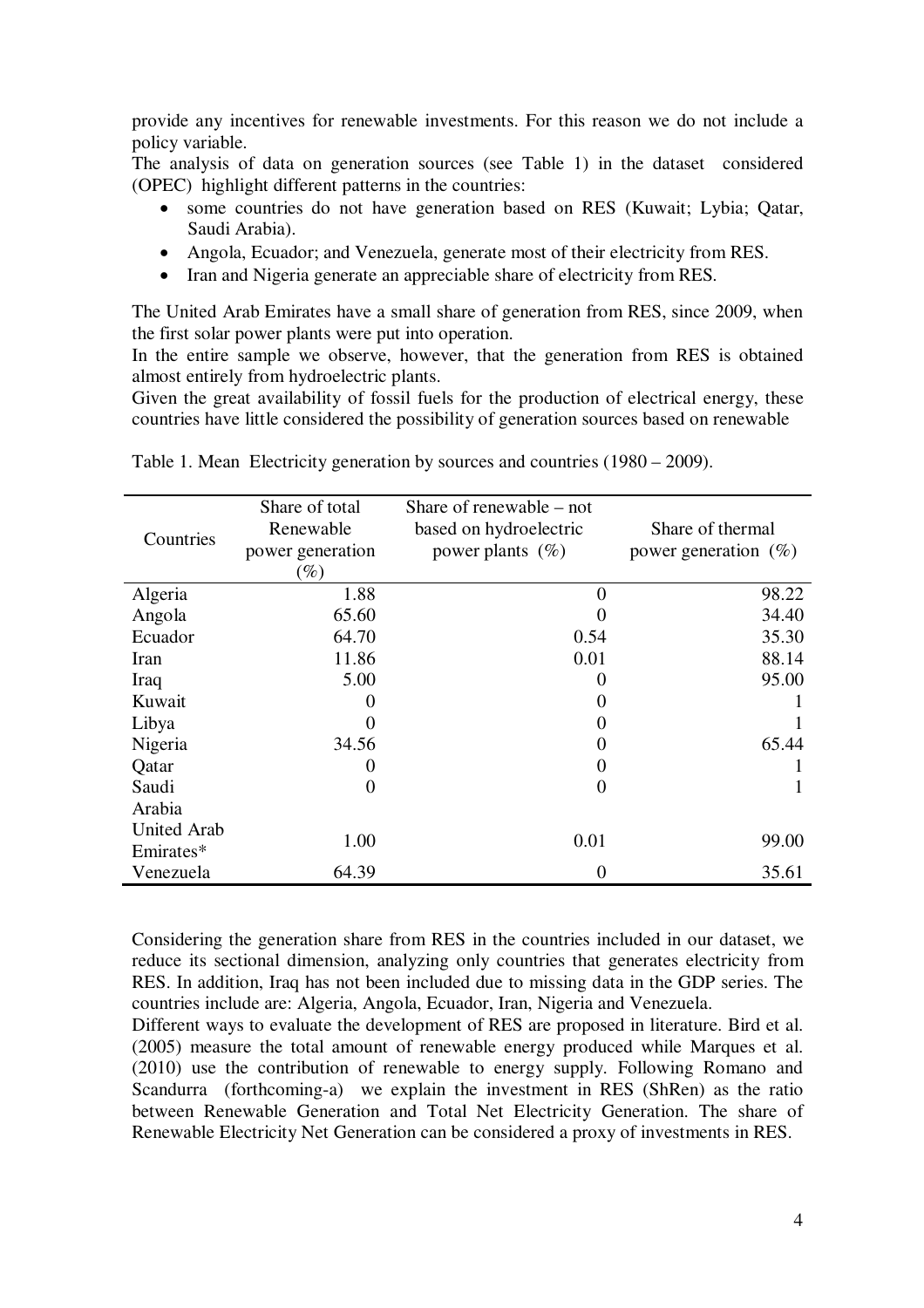#### **3. METHOD**

Dynamic panel data (DPD) models contain one or more lagged dependent variables, allowing for the modeling of a partial adjustment mechanism, i.e.:

## $(1)$

where for country i (i=1,...,N) at time t (t=1,...,T),  $\delta$  is a scalar,  $y_{i}$  is the outcome variable,  $y_{i,t-1}$  is the lagged dependent variable,  $x'_{it}$  is a matrix of independent variables while the error term

# $u_{it} = \alpha_i + \tau_{it}$  (2)

follows a one - way error component model where  $\alpha_i$  denote a state – specific effect,  $\tau_{i\tau}$ denotes a year – specific effect and  $\alpha_i \sim IID(0, \sigma^2_{\epsilon})$  and  $\tau_{\mu} \sim IID(0, \sigma^2_{\tau})$ .

The dynamic panel data regression described in (1) and (2) is characterized by two sources of persistence over time. Autocorrelation due to the presence of a lagged dependent variable among the regressors and individual effects characterizing the heterogeneity among the individuals.

Several econometric problems may arise from estimating eq. (1) (cf. Hsiao, 2003): i) the variables in  $x_{it}$  are assumed to be endogenous; ii) time-invariant country characteristics (fixed effects) may be correlated with the explanatory variables; iii) the presence of the lagged dependent variable yit-1 gives rise to autocorrelation. With these assumptions, the estimations with fixed effect (OLS) or random effects (GLS) would not be appropriate since the obtained estimates would be biased.

Since  $y_{it}$  is a function of  $\alpha_i$ , it immediately follows that  $y_{i,t-1}$  is also a function of  $\alpha_i$ . Therefore,  $y_{i,t-1}$ , a right-hand regressor in (1), is correlated with the error term. This renders the OLS estimator biased and inconsistent even if  $\tau_{it}$  are not serially correlated.

One way to solve this problem is to estimate a dynamic panel data model based on the Generalized Method of Moments (GMM) estimator proposed by Arellano and Bond (1991). The generalized method of moments (GMM) procedure is more efficient than the Anderson and Hsiao (1982) estimator, while Ahn and Schmidt (1995) derived additional nonlinear moment restrictions not exploited by the Arellano and Bond (1991) GMM estimator.

Arellano and Bond argue that the Anderson–Hsiao estimator, while consistent, fails to take all of the potential orthogonality conditions into account. A key aspect of the method proposed by Arellano and Bond is the assumption that the necessary instruments are 'internal': that is, based on lagged values of the instrumented variable(s) (Baltagi, 2005). The estimators allow the inclusion of external instruments as well. For instance, let us consider a simple autoregressive model with no regressors:

$$
\mathbf{y}_{it} = \delta \mathbf{y}_{i,t-1} + \mathbf{u}_{it} \quad (3)
$$

where  $u_{it} = \alpha_i + \tau_{it}$  with  $\alpha_i \sim IID(0, \sigma^2_{\epsilon})$  and  $\tau_{it} \sim IID(0, \sigma^2_{\epsilon})$ , independent of each other and among themselves.

In order to get a consistent estimate of  $\delta$  as N $\rightarrow \infty$  with T fixed, we first difference (3) to eliminate the individual effects

$$
\mathbf{y}_{i,t} - \mathbf{y}_{i,t-1} = \delta(y_{i,t} - y_{i,t-1}) + (x_{i,t} - x_{i,t-1}) \tag{4}
$$
  
and note that  $(x_{i,t} - x_{i,t-1})$  is MA(1) with unit root.

Equation (4) is equivalent to a system of simultaneous equations with (T-2) equations with N observations, or: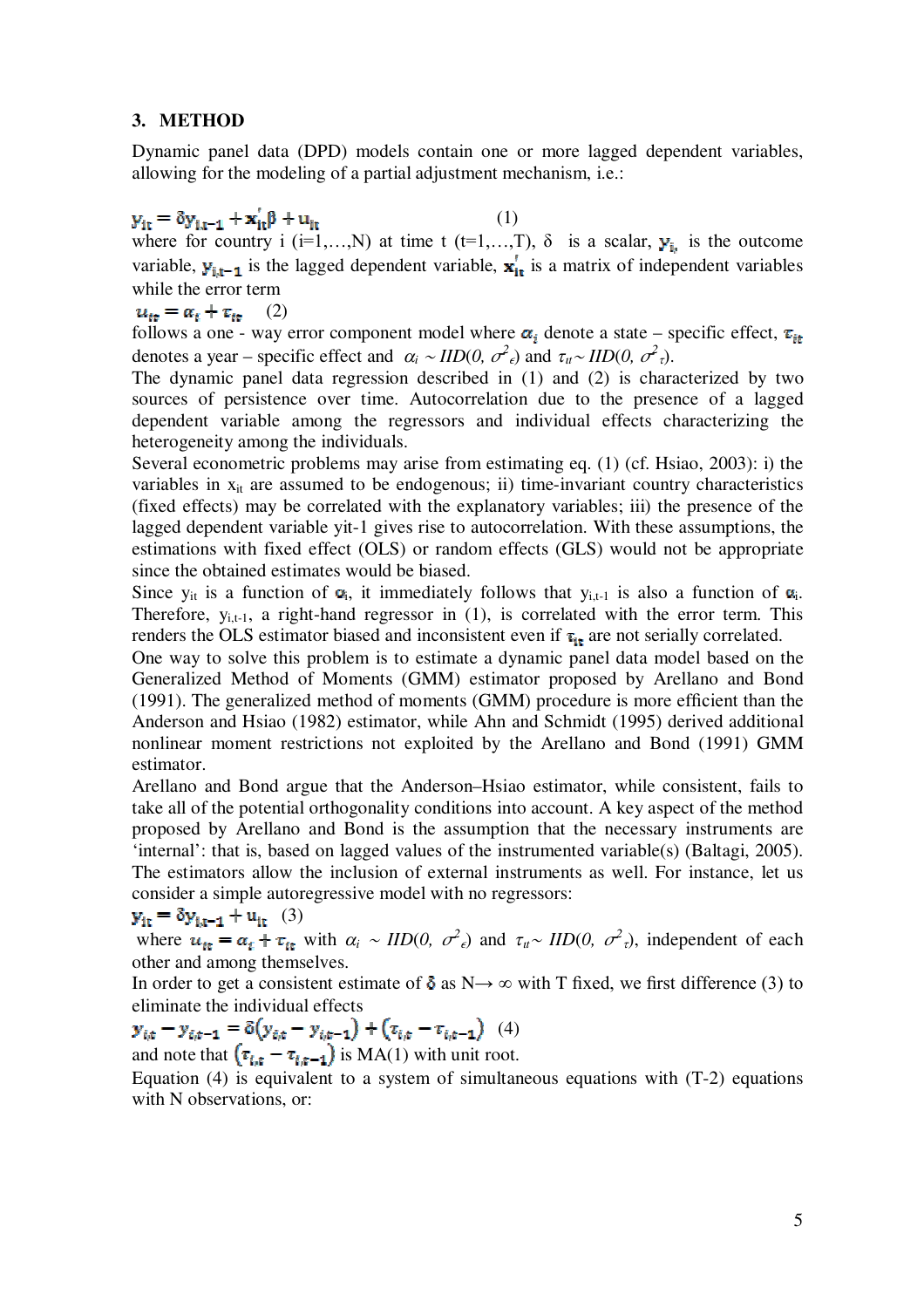$$
\begin{cases} \Delta y_{i3} = \delta \Delta y_{i2} - \Delta \tau_{i3} & instruments: \Delta y_{i1} \\ \Delta y_{i4} = \delta \Delta y_{i3} - \Delta \tau_{i4} & instruments: \Delta y_{i1} \Delta y_{i2} \\ \vdots & \vdots \\ \Delta y_{it} = \delta \Delta y_{it-1} - \Delta \tau_{it} & instruments: \Delta y_{i1} \Delta y_{i2} \vdots \ldots; \Delta y_{it-2} \end{cases}
$$

Where the instruments are uncorrelated with the error term. The variance of the error term can be expressed in the following matrix:

|        |  |  |  | $V = \begin{bmatrix} 2 & -1 & 0 & \dots & 0 & 0 & 0 \\ -1 & 2 & -1 & \dots & 0 & 0 & 0 \\ \vdots & \vdots & \vdots & \ddots & \vdots & \vdots & \vdots \\ 0 & 0 & 0 & \dots & -1 & 2 & -1 \\ 0 & 0 & 0 & \dots & 0 & -1 & 2 \end{bmatrix}$<br>is $(T-2)\times(T-2)$ , since $(\tau_{i,t} - \tau_{i,t-1})$ is $MA(1)$ with unit root. |
|--------|--|--|--|--------------------------------------------------------------------------------------------------------------------------------------------------------------------------------------------------------------------------------------------------------------------------------------------------------------------------------------|
|        |  |  |  |                                                                                                                                                                                                                                                                                                                                      |
|        |  |  |  |                                                                                                                                                                                                                                                                                                                                      |
|        |  |  |  |                                                                                                                                                                                                                                                                                                                                      |
| Define |  |  |  |                                                                                                                                                                                                                                                                                                                                      |

|  |          |  |  |  | $Z = \begin{bmatrix} y_{i1} & 0 & 0 & 0 & 0 & 0 & \dots & 0 & 0 & 0 \\ 0 & y_{i1} & y_{i2} & 0 & 0 & 0 & \dots & 0 & 0 & 0 \\ 0 & 0 & 0 & y_{i1} & y_{i2} & y_{i3} & \dots & 0 & 0 & 0 \\ \vdots & \vdots & \vdots & \vdots & \vdots & \vdots & \ddots & \vdots & \vdots & \vdots \end{bmatrix}.$ |
|--|----------|--|--|--|---------------------------------------------------------------------------------------------------------------------------------------------------------------------------------------------------------------------------------------------------------------------------------------------------|
|  |          |  |  |  |                                                                                                                                                                                                                                                                                                   |
|  |          |  |  |  |                                                                                                                                                                                                                                                                                                   |
|  | $\bf{o}$ |  |  |  | 0 0 0 0 $y_{i1}$ $y_{i2}$ $y_{i3}$                                                                                                                                                                                                                                                                |

Where lines contain the instruments.

Then, the matrix of instruments is  $Z_i$  and the moment equations described above are given by  $E(Z i \Delta \tau_{i3} ) = 0.$ 

Premultiplying the differenced equation  $(4)$  in vector form by  $Z'$ , one gets

 $Z'\Delta y = Z'(\Delta y_{-1})\delta + Z'\Delta \tau$  (5)

Performing GLS on (5) one gets the Arellano and Bond (1991) preliminary one-step consistent estimator:

$$
\hat{\delta_1} = [(\Delta y_{-1})'Z(Z'(\mathcal{I}_n \otimes V_i)Z)^{-1}Z'(\Delta y_{-1})]^{-1}[(\Delta y_{-1})'Z(Z'(\mathcal{I}_n \otimes V_i)Z)^{-1}Z'(\Delta y)] \quad (6)
$$

One can gets the two-step Arellano and Bond (1991) GMM estimator by replacing the matrix of the second population moments with that of the corresponding second sample moments. For a more detailed discussion see e.g. Baltagi (2005).

## **4. MODEL AND DISCUSSION**

In this paper we employ a panel dataset including 6 countries from 1980 to 2009. There are three main issues that can be solved using a panel dataset. In fact, a panel dataset allows us to have more degrees of freedom than with time-series or cross-sectional data, and to control for omitted variable bias and reduce the problem of multi-collinearity, hence improving the accuracy of parameter estimates (Hsiao, 2003), having more informative data. Furthermore, annual data avoids the seasonality problems. Since static regression models can suffer from a number of problems, including structural instability and spurious regression, we employ a dynamic analysis that allows for slow adjustment.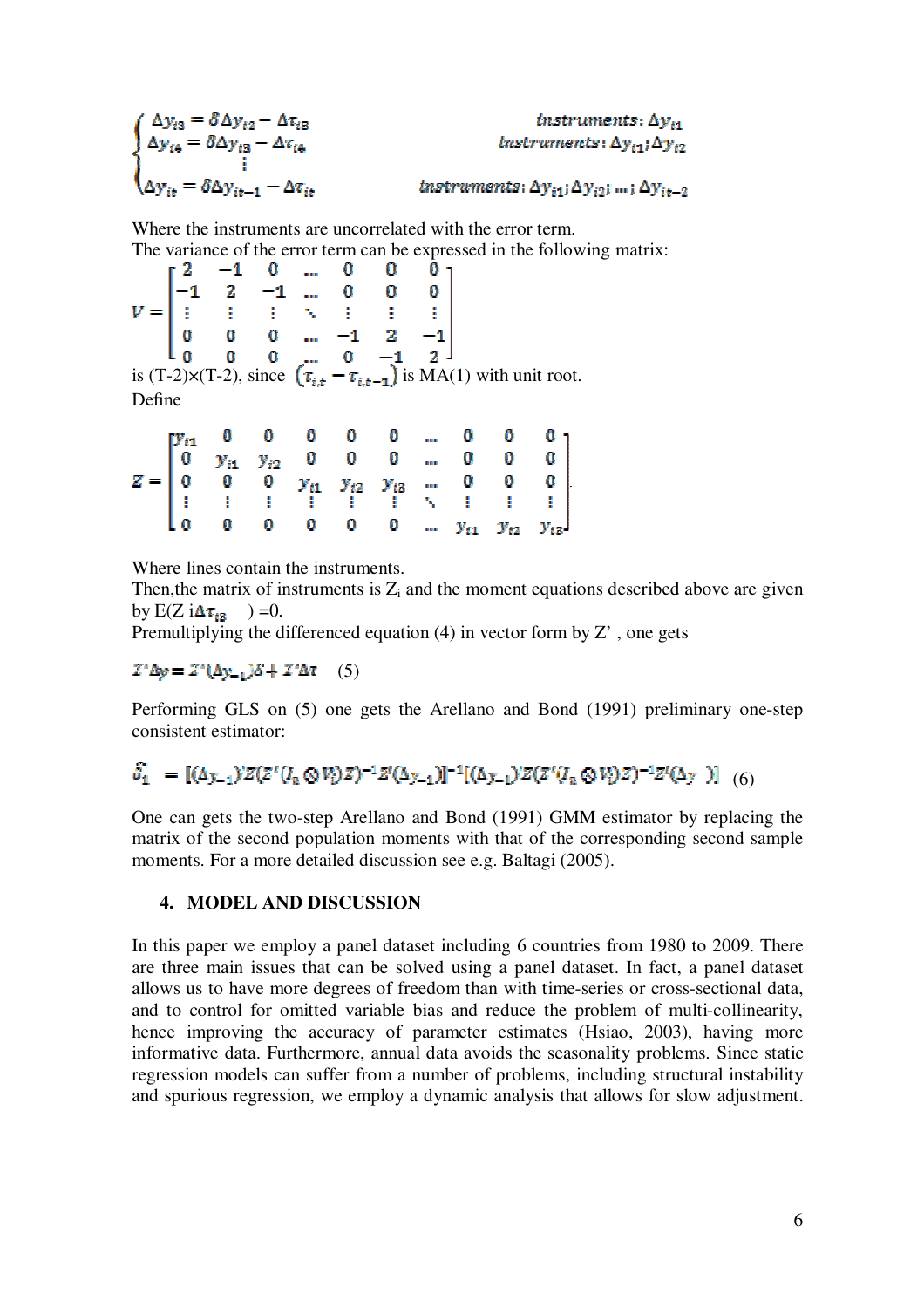The dynamic model captures the "persistence effect" on investment in  $RES<sup>3</sup>$ . The estimated model for the sample is as follows:

#### $ShRen_{ix}=$  $c + (1+\gamma) ShRen_{l,t-\frac{1}{2}} + \sum_{k=0}^{K} \varphi_{1k} \Delta GDP_{l,t-k} + \sum_{k=0}^{K} \varphi_{2k} Oil_{l,t-k} + \sum_{k=0}^{K} \varphi_{3k} CO_{2,l,t-k} +$ (7)  $+\sum_{k=0}^{K} \varphi_{4k} E I_{i,k-k} + \sum_{k=0}^{K} \varphi_{5k}$  Consumption<sub>ix-k</sub> +  $u_{ik}$

where for country  $i$  ( $i = 1,..., N$ ) at time  $t$  ( $t = 1,..., T$ ), *ShRen*<sub>*i*,t</sub> are the renewable investments,  $\Delta GDP_{i,t}$  is the first differences of GDP per capita,  $EI_{i,t}$  is the of Energy intensity, *Consumption*<sub>it</sub> is the per capita electricity consumption, *Oil*  $_{i,t}$  is the oil supply while  $u_{it}$  is the error component. We include also the per capita carbon dioxide emission *CO<sup>2</sup>*;i,t is considered predetermined, or:

# $E(\varepsilon_{i,s}|CO_2; i,t) \neq 0$  where s < t.

In fact, variation in carbon dioxide emissions are uncorrelated with past (and potentially current) investments, but will be correlated with future investments. Here, *CO2* is predetermined but not strictly exogenous.

The consistency of the estimation depends on whether lagged values of the endogenous and exogenous variables are valid instruments in our regression. Also, this methodology assumes that there is no second-order autocorrelation in the errors, therefore a test for the previous hypotheses is needed.

In this model we take into account the full electricity generation mix. In fact, the remaining part, not included in the model, is all ascribable to fossil fuel.

The consistency of the estimations is assessed applying a set of tests. The Wald test failure to accept the null hypothesis of non – significance of the parameters of explanatory variables. In order to obtain consistent GMM estimates the assumption of no serial correlation in the residual in levels is essential. The presence of first order autocorrelation in the difference residuals does not imply the estimates are inconsistent, but the presence of second order autocorrelation would imply that the estimates are inconsistent (Arellano and Bond, 1991- pp. 281-282). The test statistic satisfies the specification requirements. In eq. (7) we observe the presence of first order autocorrelation. Moreover, we fail to reject the null hypothesis of no second order autocorrelation in all specifications. One of the requirements in dynamic panel models is to test the validity of the instruments and to make the GMM estimators appropriate to the models. Arellano and Bond provide the Sargan test of over – identifying restrictions for the instruments. The null hypothesis of the Sargan test assumes that the over identifying restrictions are valid.

Failure to reject the null hypothesis in this test gives support to our model. However, there is evidence that the Sargan test tends to over-reject the null hypothesis in equations specified in first difference (Blundell and Bond, 1999). The Arellano and Bond framework suggests that if the Sargan test from one step homoskedastic estimator rejects the null hypothesis, this could be due to heteroskedasticity. While the two step model take account of heteroskedasticity, using a two-step estimator can produce large efficiency gain, as suggested by the Authors. They recommend using the one step results for inference on the coefficients and using two – step Sargan test for inference on model specification. In fact, two-step Sargan test supports the assumption that model is correctly specified.

<sup>&</sup>lt;sup>3</sup> In the growth of investments, persistence may reflect the existence of a long term relationship as conduits of knowledge helping countries to continuously upgrade and maintain their generation capacity .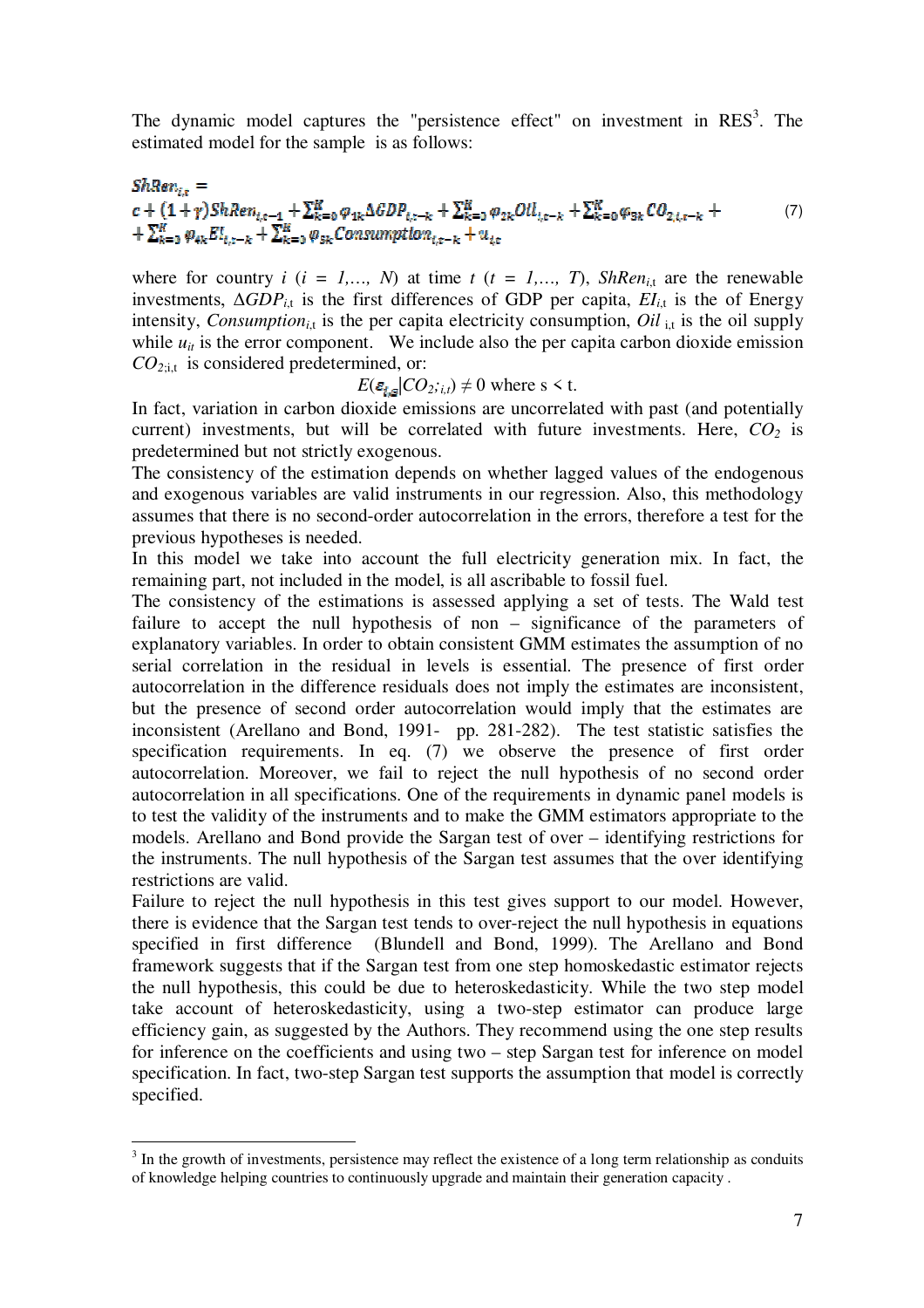| Variable                                 | Estimates |  |  |  |
|------------------------------------------|-----------|--|--|--|
| $ShRen_{(-1)}$                           | $0.77*$   |  |  |  |
| CO <sub>2</sub>                          | $-0.1*$   |  |  |  |
| $CO2(-1)$                                | $0.10*$   |  |  |  |
| <b>GDP</b>                               | $0.17*$   |  |  |  |
| ЕI                                       | $0.06*$   |  |  |  |
| Consumption                              | $-0.06*$  |  |  |  |
| Oil supply                               | $-0.02*$  |  |  |  |
| Constant                                 | $-0.63*$  |  |  |  |
| Wald test                                | 675.31*   |  |  |  |
| Sargan test                              | 129.56    |  |  |  |
| First order autocorrelation              | $-2.05**$ |  |  |  |
| Second order autocorrelation             | $-0.79$   |  |  |  |
| Significance levels: $*$ : 1\%; $**:5\%$ |           |  |  |  |

Table 2. Parameter estimates and test statistics

The estimation results for eq. (7) are in Table 2.

The result of the estimations shows that, in eq. (7), GDP, energy efficiency, the per capita electricity consumption and oil supply are significant. Almost all coefficients also show the expected signs. Only the  $CO<sub>2</sub>$  emission, which is traditionally seen as directly linked to investments in renewable energy, and the electricity consumption have a negative sign. Furthermore, eq. (7) shows a significant and positive autoregressive component. Obviously, the investments made over the years are to increase the share of energy produced from renewable sources.

The GDP growth is significant in the sample, and it has a positive sign. This expected result, suggests the progressive increasing of the living condition of the population give to these countries the opportunity to increase the investments in RES. Evidently, GDP grew at a faster average rate than investments in renewable energy sources. This result is also encouraged by the consistency with energy efficiency.

The growth of per capita electricity consumption depresses investment in RES. This result is unexpected. In fact, main idea suggest that need to meet the increasing electricity consumption is to invest in new power plants based on renewable sources. This is supported by the cost of raw materials for thermic power plants which in the recent years have increased. However, considering the nature of the countries, we observe that the dynamics of production and the energy demand has led the system to find an equilibrium using more traditional sources and with a little attention to energy efficiency. The high availability of fossil fuel suggests to satisfy the increasing consumption with thermic power plants.

The  $CO<sub>2</sub>$  emissions are significant and show a negative sign in level, and a positive sign at lag 1. The combined effect is still negative (-0.015). An increasing in carbon emissions depress the investments in RES. This is partly unexpected even if this phenomenon has been repeatedly highlighted in the literature (e.g. Marques et al, 2010; Romano and Scandurra, forthcoming-a), especially when rich , countries are analyzed. It portends an energy production system more advanced but still tied to traditional sources that compress the dynamics of development of RES. We remember, however, that these countries have no  $CO<sub>2</sub>$  emission targets.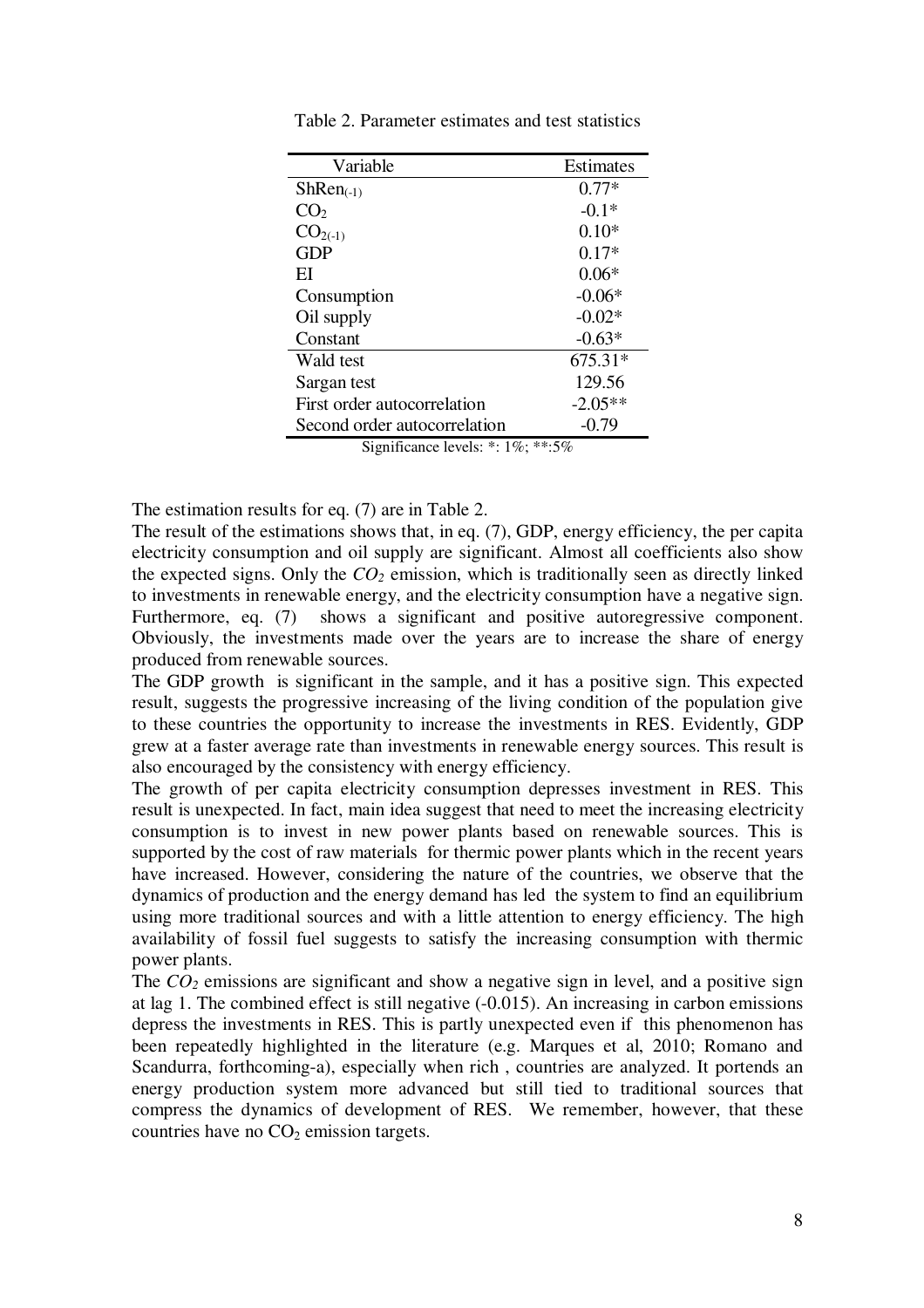The coefficient for the oil supply is also significant and presents a positive sign. Increasing in oil extraction encourages the investment in renewable energy, and the positive effect prevails.

The amount of energy required for the production of a unit of GDP is in line with the expected results. This result confirms that the technological progress increase the investment in RES. Energy efficiency offers a powerful and cost-effective tool for achieving a sustainable energy future. Improvements in energy efficiency can reduce the need for investment in energy infrastructure, cut fuel costs, increase competitiveness and improve consumer welfare. Environmental benefits can also be achieved by the reduction of GHG emissions.

There are many similarities among the key factors in investments in OPEC countries and other countries. Comparing the results with other studies we observe that the decisions depend by the diversification of the energy mix.

The environmental aspect is primary aspect and the estimates have revealed as *CO<sup>2</sup>* emissions depress investments. This aspect is robust with most of the literature, where the effect is often negative because of the mix of generation based mainly on fossil fuels (e.g. Marques et al, 2010; Romano and Scandurra, forthcoming-a). The breakdown by source of generation allows, however, assessing the impact of emissions on investment and ensuring that it depends directly from the sources themselves.

Stable with the literature (e.g. Romano and Scandurra, forthcoming-a) is the sign of the GDP. Basic idea is that larger income allows countries to handle the costs of developing the RES. The positive effect of income in the investments in RES, yet verified by Menz and Vachon (2006) and Marques et al. (2010) is confirmed also for OPEC.

# **5. CONCLUSION**

This study analyzes the driving of investment in RES in a sample in which are included OPEC members. In the model proposed we include environmental and socio – economic determinants identified by literature (Carley, 2009; Marques et al, 2010; Romano and Scandurra, forthcoming-a), through a dynamic panel regression that takes into account past investments in renewable energy sources.

Results suggest that these countries invest in renewable sources but their use is conditioned by the orography of territory. In general these countries have invested in RES only in the recent years and, at this moment, their use is limited and the investment are not relevant. Furthermore, there are not policies promoted by Government in order to stimulate the investments in RES and this could be a point that depress their use. As previously demonstrated, policies to support investment in renewable energy sources have positive and significant coefficients and promote the growth in generation capacity. In fact, renewable power generation policies remain the most common type of support policy. The Feed-in-tariffs (FITs) and/or renewable portfolio standards (RPS) are the most commonly used policies in this sector and many countries adopt this policies in order to promote the investments in RES. Probably, OPEC members have to adopt some grants to ensure a rapid development of generation based on renewable power plant. Lack of policy grants and/or incentives in order to promote the investments in RES is a criticism for the future. It does not stimulate the renewable power generation and could be a limit for a sustainable future.

There has been little linking of energy efficiency and renewable energy in the policy arena to date, but countries are beginning to wake up to the importance of tapping their potential synergies. We think that enhanced scientific and engineering knowledge should lead to performance improvements and cost reductions in RE technologies. Knowledge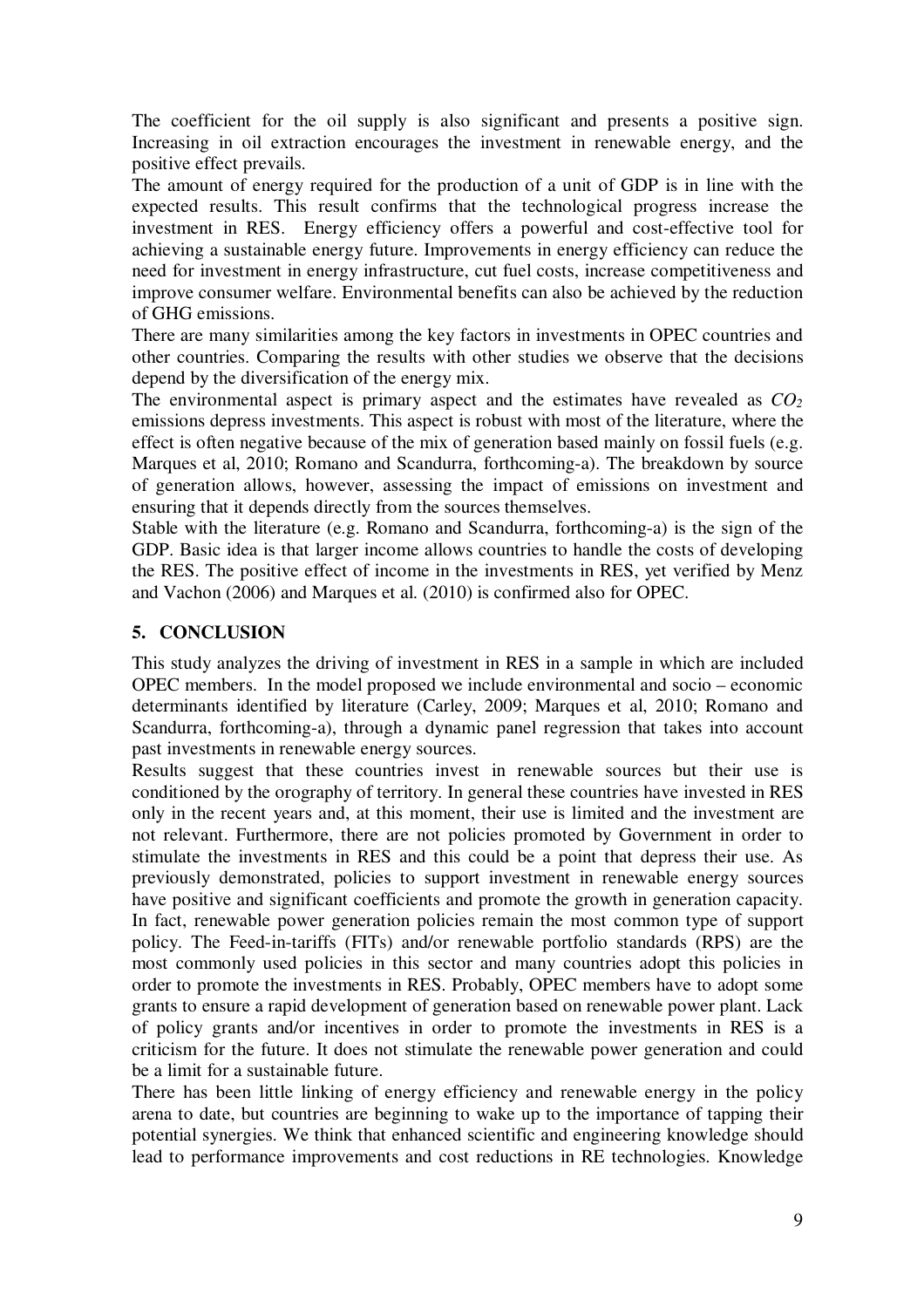about RE and its climate change mitigation potential continues to advance. The existing scientific knowledge is significant and can facilitate the decision-making process. Under most conditions, increasing the share of renewable sources in the energy mix will require policies to stimulate changes in the energy system.

#### **REFERENCES**

Ahn, S.C., P. Schmidt, 1995, Efficient estimation of models for dynamic panel data, *Journal of Econometrics* 68, 5–27.

Anderson, T.W., C. Hsiao, 1982, Formulation and estimation of dynamic models using panel data, *Journal of Econometrics* 18, 47–82.

Arellano, M., Bond, S., 1991, Some tests of specification for panel data: Monte Carlo evidence and an application to employment equations. *Review of Economic Studies* 58, 277-297.

Baltagi, B. H., 2005, *Econometric Analysis of Panel Data 3rd Ed*., John Wiley & Sons Ltd, Chichester.

Baris, K., Kucukali, S., 2012, Availability of renewable energy sources in Turkey: Current situation, potential, government policies and the EU perspective. *Energy Policy*. 42, 377–391.

Bird, L., Bolinger, M., Gagliano, T., Wiser, R., Brown, M., Parsons, B., 2005, Policies and market factors driving wind power development in the United States. *Energy Policy* 33, 1397 – 1407.

Blundell, R., Bond, S., 1998, Initial conditions and moment restrictions in dynamic panel data models. *Journal of Econometrics* 87, 115-143.

Carley, S., 2009, State renewable energy electricity policies: an empirical evaluation of effectiveness. *Energy Policy* 37, 3071 – 3081.

Gan, J., Smith, C.T., 2011, Drivers for renewable energy: A comparison among OECD countries, *Biomass and Bioenergy* 35, 4497 – 4503.

Hsiao, C., 2003, *Analysis of Panel Data, 2nd edition,* Cambridge University Press.

IEA, 2012. *World Energy Outlook, Executive Summary*, IEA.

Marques, A.C., Fuinhas, J.A., 2011, Do energy efficiency measures promote the use of renewable sources? *Environmental sciences & policy*. 14, 471 – 481.

Marques, A.C., Fuinhas, J.A., Pires Manso, J. R., 2010, Motivations driving renewable energy in European countries: a panel data approach. *Energy Policy*. 38, 6877 – 6885.

Masini, A., Menichetti, E., 2012. The impact of behavioural factors in the renewable energy investment decision making process Conceptual framework and empirical findings. *Energy Policy* 40, 28 – 38.

Menz, F., Vachon, S., 2006, The role of social, political and economic interests in promoting state green electricity policies. *Environmental Science and Policy*. 9, 652-662.

Romano, A.A., and Scandurra, G., forthcoming- b, Investments in Renewable Energy Sources in Countries Grouped by Income Level. *Energy Sources, Part B*: *Economics, Planning, and Policy.* 

Romano, A.A., and Scandurra, G., forthcoming-a, "Nuclear" And "Non Nuclear" Countries: Divergences on Investment Decisions in Renewable Energy Sources. *Energy Sources, Part B*: *Economics, Planning, and Policy.*